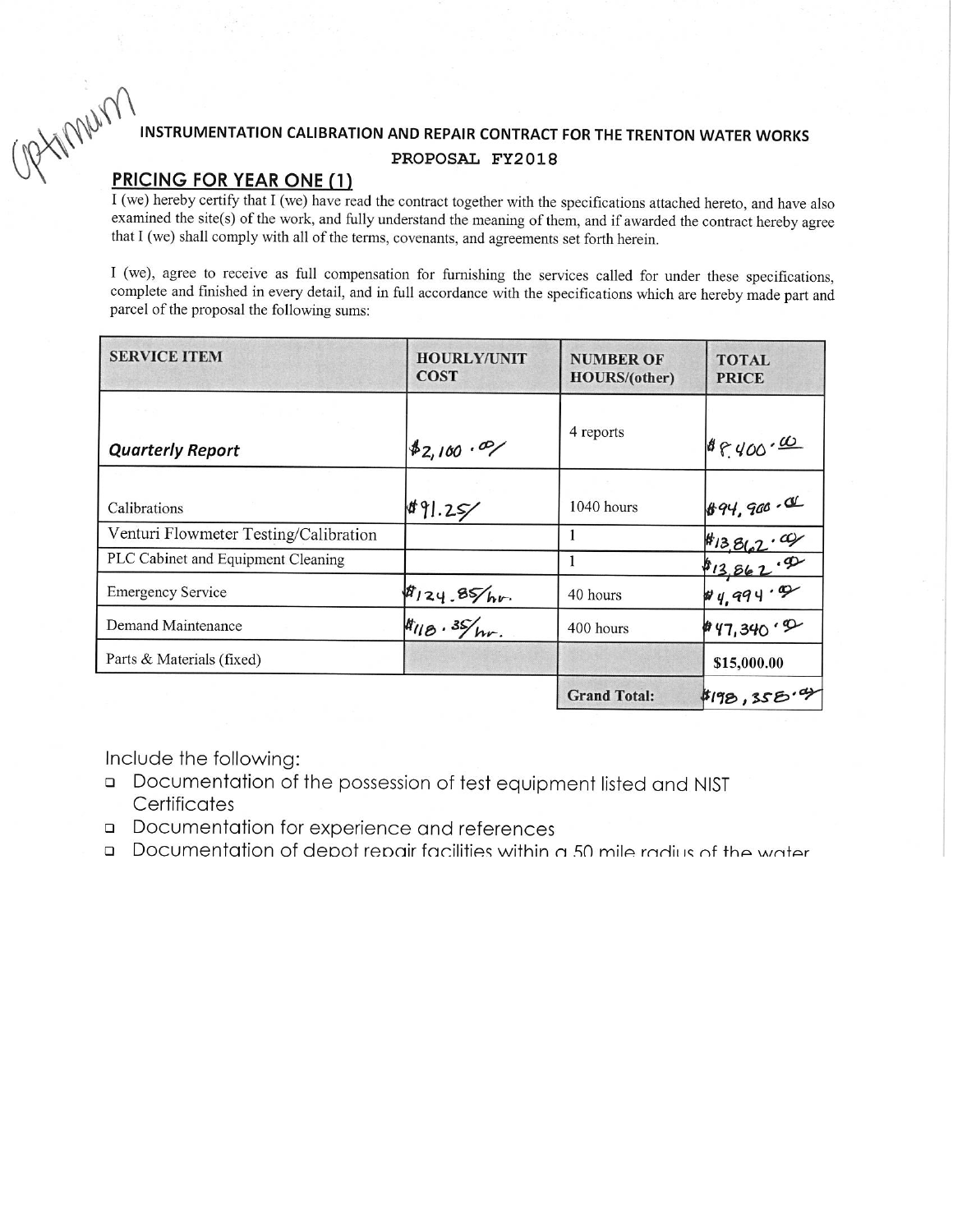## Instrumentation Calibration and Repair Contract for the Trenton Water Works Proposal FY2019 (Year 2 Extension)

## **PRICING FOR YEAR TWO (2) OPTION TO EXTEND YEAR (2)**

I (we) hereby certify that I (we) have read the contract together with the specifications attached hereto, and have also examined the site(s) of the work, and fully understand the meaning of them, and if awarded the contract hereby agree that I (we) shall comply with all of the terms, covenants, and agreements set forth herein.

I (we), agree to receive as full compensation for furnishing the services called for under these specifications, complete and finished in every detail, and in full accordance with the specifications which are hereby made part and parcel of the proposal the following sums:

| <b>SERVICE ITEM</b>                   | <b>HOURLY/UNIT</b><br><b>COST</b> | <b>NUMBER OF</b><br><b>HOURS/(other)</b> | <b>TOTAL</b><br><b>PRICE</b>             |
|---------------------------------------|-----------------------------------|------------------------------------------|------------------------------------------|
| <b>Quarterly Report</b>               | 42,100.00                         | 4 reports                                | 88,400.09                                |
| Calibrations                          | $*9/25$                           | $1040$ hours                             | #94,900.99                               |
| Venturi Flowmeter Testing/Calibration |                                   |                                          |                                          |
| PLC Cabinet and Equipment Cleaning    |                                   |                                          |                                          |
| <b>Emergency Service</b>              |                                   | 40 hours                                 | \$13,862.09<br>\$13,862.09<br>\$4,994.09 |
| Demand Maintenance                    | #124.85/hr.<br>#18.35/hr.         | 400 hours                                | $\frac{1}{47,340}$ .ay                   |
| Parts & Materials (fixed)             |                                   |                                          | \$15,000.00                              |
|                                       |                                   | <b>Grand Total:</b>                      | 4/95,358.00                              |

Bidder must Include the following:

- Documentation of the possession of test equipment listed and NIST Certificates  $\Box$
- Documentation for experience and references  $\Box$
- $\Box$  Documentation of depot repair facilities within a 50 mile radius of the water filtration plant
- Resumes for the three technicians who shall perform the work  $\Box$
- Factory Trained Certificates
- Documentation of one licensed professional Control Systems Engineer and one professional  $\Box$ **Electrical Engineer**
- □ Copy of Business Registration Certificate issued by the New Jersey Department of the Treasury, Division of Revenue (Prior to award of the Contract)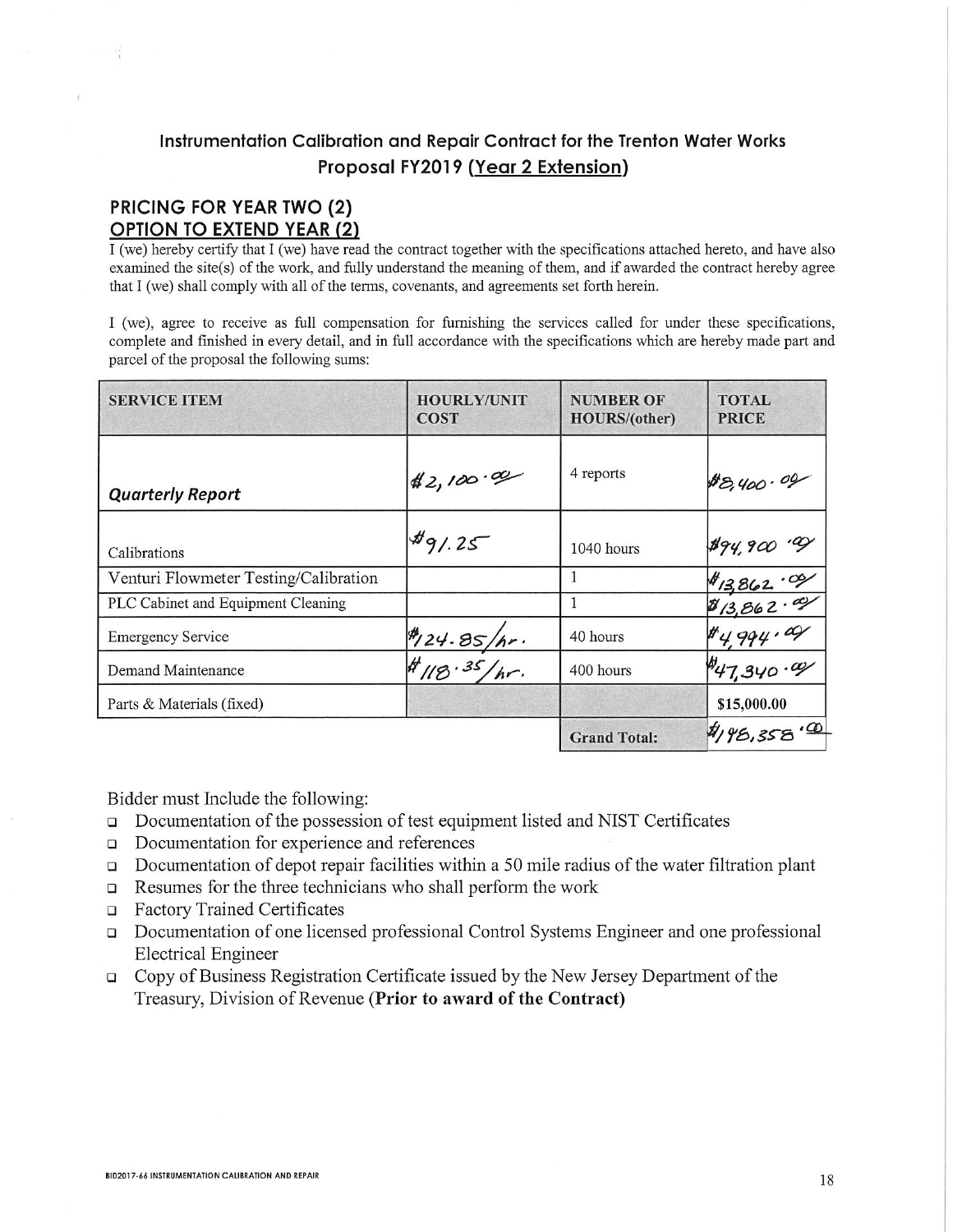## **EXCEPTIONS** (IF NONE, PLEASE NOTE)

 $\ddot{\phantom{a}}$ The exception  $H_{\bullet}$ <u>ín</u>  $\hat{C}$ otimum  $7.00$ does  $200m$  $\overline{\phantom{a}}$  $\omega_{C}$ sи  $\overline{\mathcal{L}}$  $\alpha$ mine hic  $4\overline{ }$ h  $\frac{1}{2}$ 50  $\overline{ }$ ra 'o nshunen roc 2,

 $\mathbb{C}$  .  $\mathbb{Q}$